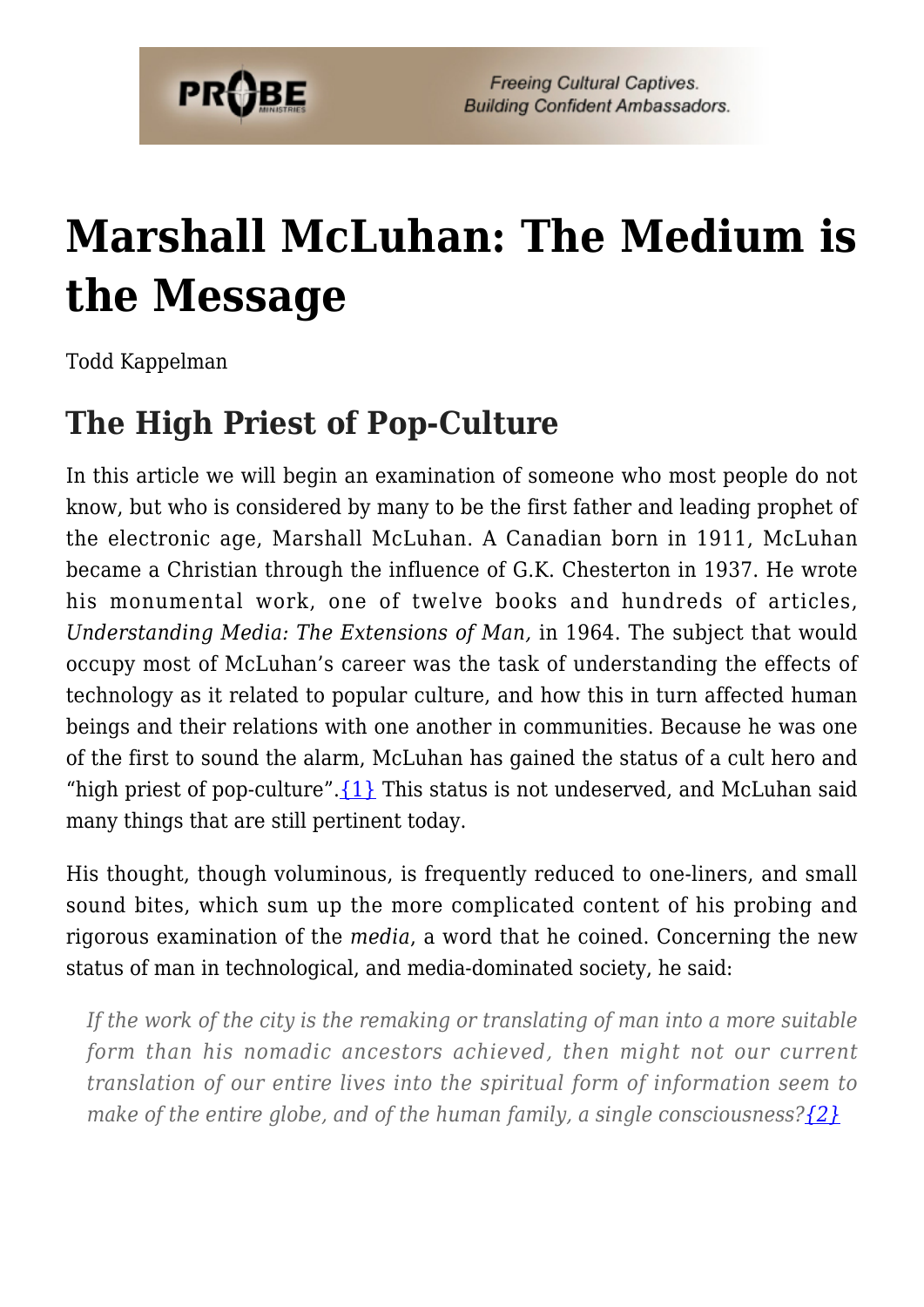

In statements like this, McLuhan both announces the existence of a *global village*, another word he is credited for coining, and predicts the intensification of the world community to its present expression. All of this was done in the early 1960s at a time when television was still in its infancy, and the personal computer was almost twenty years into the future.

McLuhan is announcing what Lewis H. Lapham says is a world of people who worship the objects of their own invention in the form of fax machines and high speed computers, and accept the blessings of *Coca-Cola* and dresses by Donna Karan as the mark of divinity.  $\{3\}$  The fact that more people watch television than go to church is nothing new to us, but it was one of the tell-tale signs of a cultural shift in history for McLuhan; a shift which has been imperceptible to most, and devastating to all. If anyone doubts McLuhan's warning that "we become what we behold," he should reflect on the consuming desire of many average teenagers to be like Michael Jordan, Madonna, or Britney Spears: a desire that has resulted in a culture of plastic surgery and drive-by shootings to obtain tennis shoes.

## **Objects of Desire**

In our continuing examination of Marshall McLuhan, the patriarch of media criticism, we will explore the totalitarian techniques of American advertising and market research on the unsuspecting consumer.  $\{4\}$  How this is accomplished, and the effects it has, were outlined in *The Mechanical Bride*, first published in 1951. The book dealt with the influence of print media on the male and female psyche. The objective of advertising men, said McLuhan, is the manipulation, exploitation, and control of the individual. ${5}$  If this is true, then who, one might ask, was doing the controlling, and what was the desired effect?

The advertising companies were doing the controlling, and the desired effect was nothing loftier than selling products to unsuspecting customers. Making women into objects of desire by men, and then in turn selling the women the products to help them achieve the effect of desirability, accomplished the entire enterprise.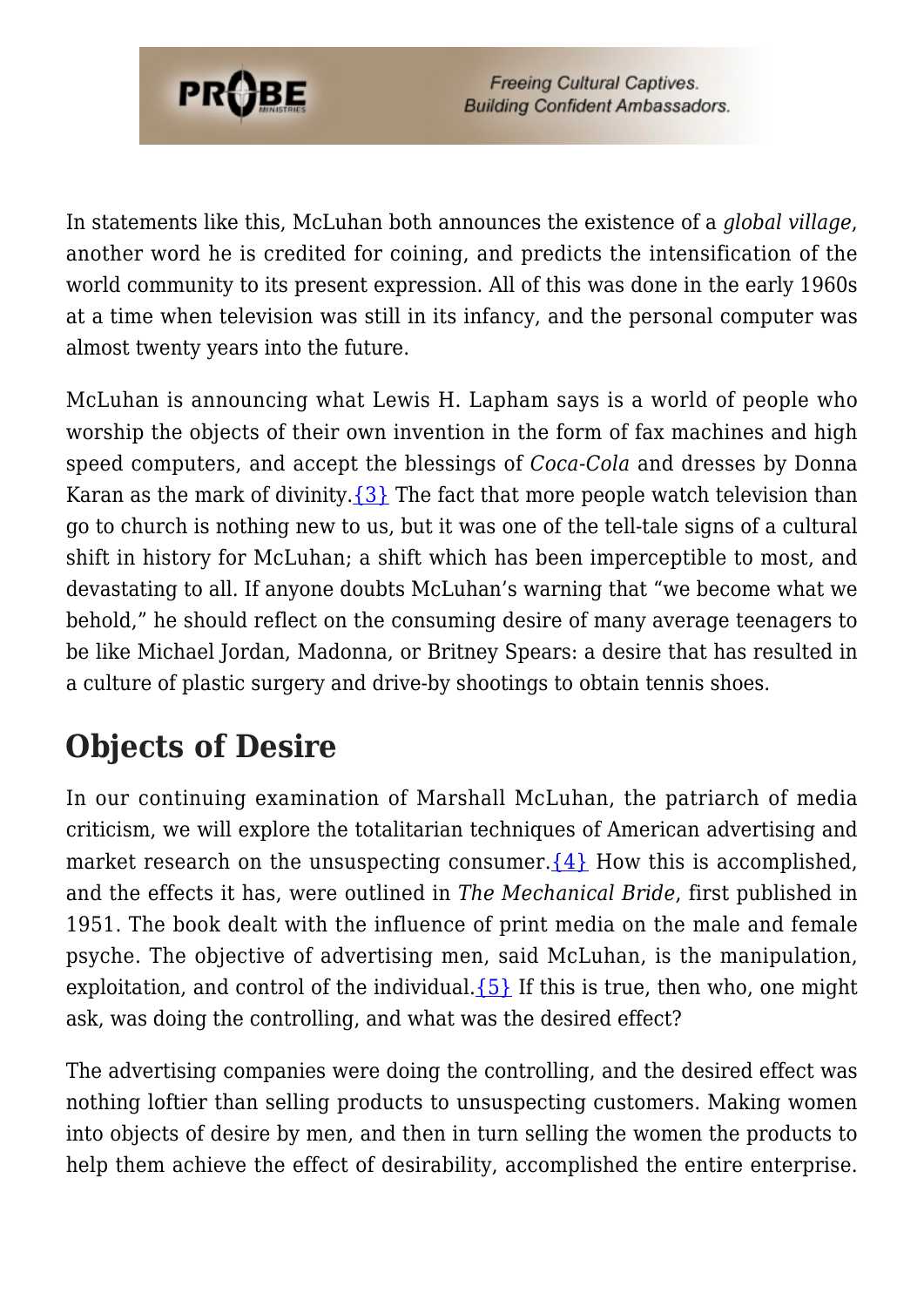

The advertising men succeeded in creating a market where one did not previously exist. The purpose here, and earlier for McLuhan, is not to vilify the advertising industry, rather it is to provide insight into how media functions. One such insight is McLuhan's description of the contemporary mindset of a woman under the influence of advertising geniuses. He said:

*To the mind of the modern girl, legs, like busts, are power points, which she has been taught to tailor, but as parts of the success kit rather than erotically or sensuously. She swings her legs from the hip . . . she knows that a "long-legged girl can go places." As such, her legs are not intimately associated with her taste or with her unique self but are merely display objects like the grille on a car. They are date-bated power levers for the management of the male audience.[{6}](#page-7-4)*

What McLuhan correctly ascertains is not the fact that women try to look attractive for men (presumably women have been doing this for a long time), but the idea of "polishing" each and every part for a kind of optimal performance. The modern woman has been taught through advertising bombardments that every feature of her physical makeup can be enhanced for the specific purposes of gaining a husband, a promotion, or just getting a door opened.

As one might suspect, there is a male counterpart to this advertising bombardment. The overwhelming superwoman, the possessor of beauty and grace in degrees hitherto unimaginable, demands an impossibly high standard of virility from her male counterpart. The result says McLuhan, are men who are readily captured by the gentleness and guile of women, but who are also surrounded by a barrage of body parts. The man is not won over, but slugged, and beaten down in defeat. $\{7\}$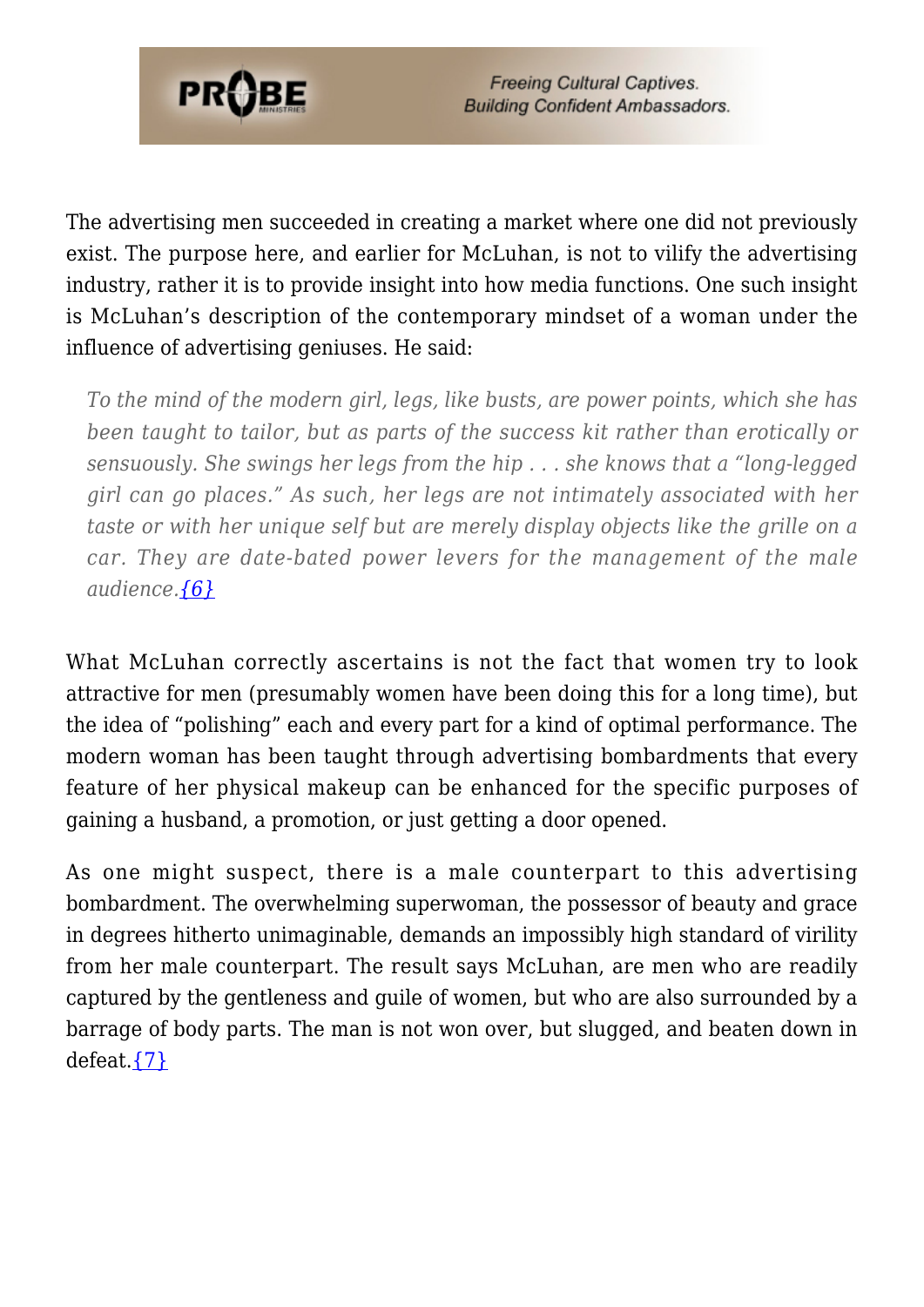

#### **Technology as Extensions of the Human Body**

In our continuing look at Marshal McLuhan, the man who coined the term "global village" and the phrase "the medium is the message," we will reflect on what he had to say about the various ways human beings *extend* themselves, and how these extensions affect our relationships with one another. First, we must understand what McLuhan meant by the term "extension(s)."

An extension occurs when an individual or society makes or uses something in a way that extends the range of the human body and mind in a fashion that is new. The shovel we use for digging holes is a kind of extension of the hands and feet. The spade is similar to the cupped hand, only it is stronger, less likely to break, and capable of removing more dirt per scoop than the hand. A microscope, or telescope is a way of seeing that is an extension of the eye.

Considering more complicated extensions, one might think of the automobile as an extension of the feet. It allows man to travel places in the same manner as the feet, only faster and with less effort. In addition, this extension enables one to travel in relative comfort in extreme weather conditions. Most individuals already understand the concept of extension, but many are unreflective when it comes to what McLuhan calls "*amputations;*" the counterpart to extensions.

Every extension of mankind, especially technological extensions, have the effect of amputating or modifying some other extension. An example of an amputation would be the loss of archery skills with the development of gunpowder and firearms. The need to be accurate with the new technology of guns made the continued practice of archery obsolete. The extension of a technology like the automobile "amputates" the need for a highly developed walking culture, which in turn causes cities and countries to develop in different ways. The telephone extends the voice, but also amputates the art of penmanship gained through regular correspondence. These are a few examples, and almost everything we can think of is subject to similar observations.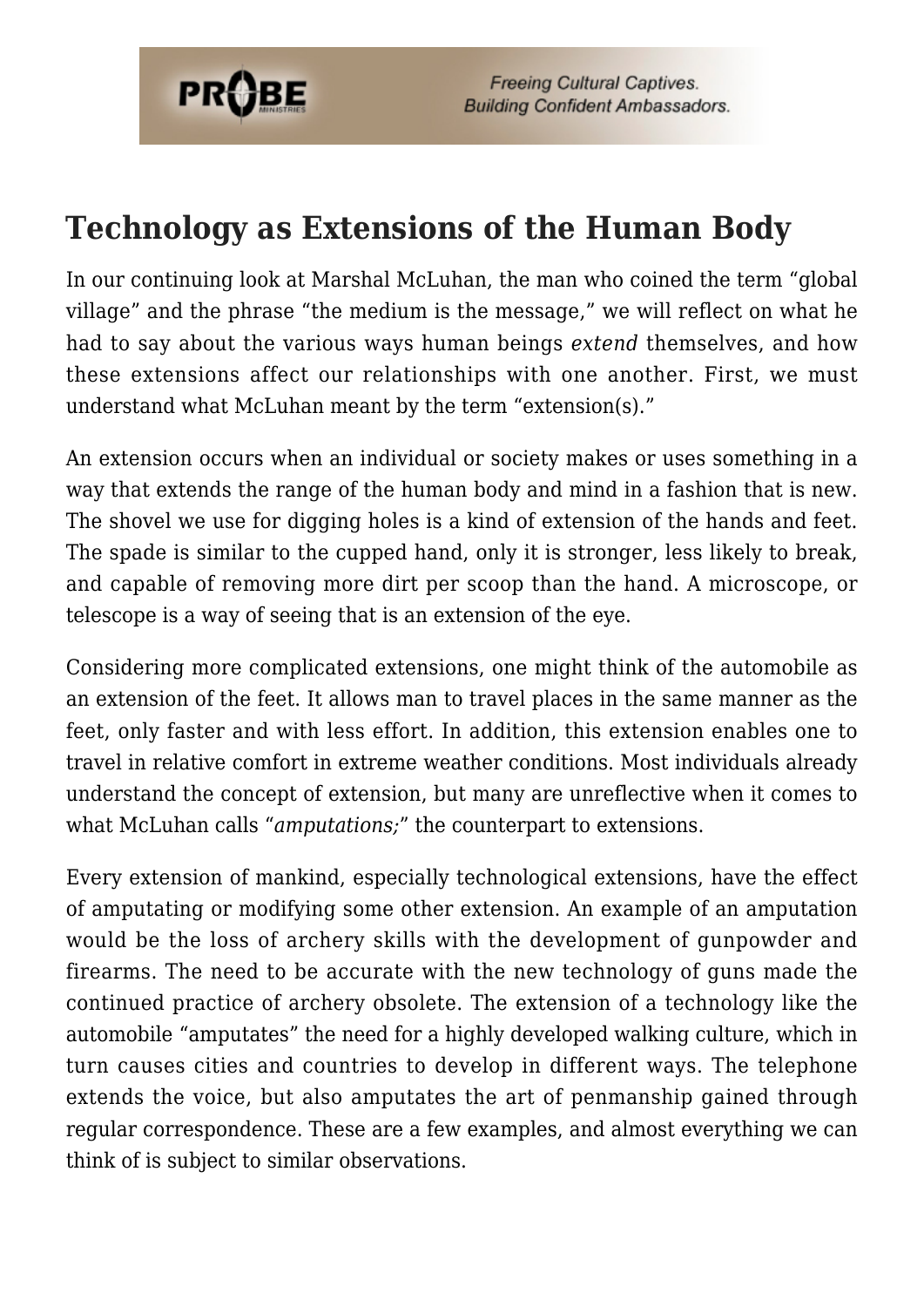

McLuhan believed that mankind has always been fascinated and obsessed with these extensions, but too frequently we choose to ignore or minimize the amputations. For example, we praise the advantages of high speed personal travel made available by the automobile, but do not really want to be reminded of the pollution it causes. Additionally, we do not want to be made to think about the time we spend alone in our cars isolated from other humans, or the fact that the resulting amputations from automobiles have made us more obese and generally less healthy. We have become people who regularly praise all extensions, and minimize all amputations. McLuhan believed that we do so at our own peril.

# **The Dangers of Over-extended Technology**

We have discussed the idea of extensions and amputations caused by new technology, which is introduced into society. The automobile was previously mentioned as an extension of the foot. The car allows one to travel, just as the foot does, only faster and with less effort. The amputations which result would include loss of muscle strength in the under-utilized legs, and the reduction in the quality of air we breathe.

Something occurs when a medium like the automobile, used for transportation, becomes over-extended. The resulting amputations such as muscle atrophy, smog, and high-speed fatalities increase at a rate that challenges the benefits initially gained. Automobile fatalities, lung disease, and obesity caused by modern transportation begin to outweigh the benefits of getting to our destinations quicker and with less effort. The final movement is the reversal of the benefits. McLuhan said:

*Although it may be true to say that an American is a creature of four wheels, and to point out that American youth attributes much more importance to arriving at driver's-license age than at voting age, it is also true that the car has become an article of dress without which we feel uncertain, unclad, and incomplete in the urban compound.[{8}](#page-7-6)*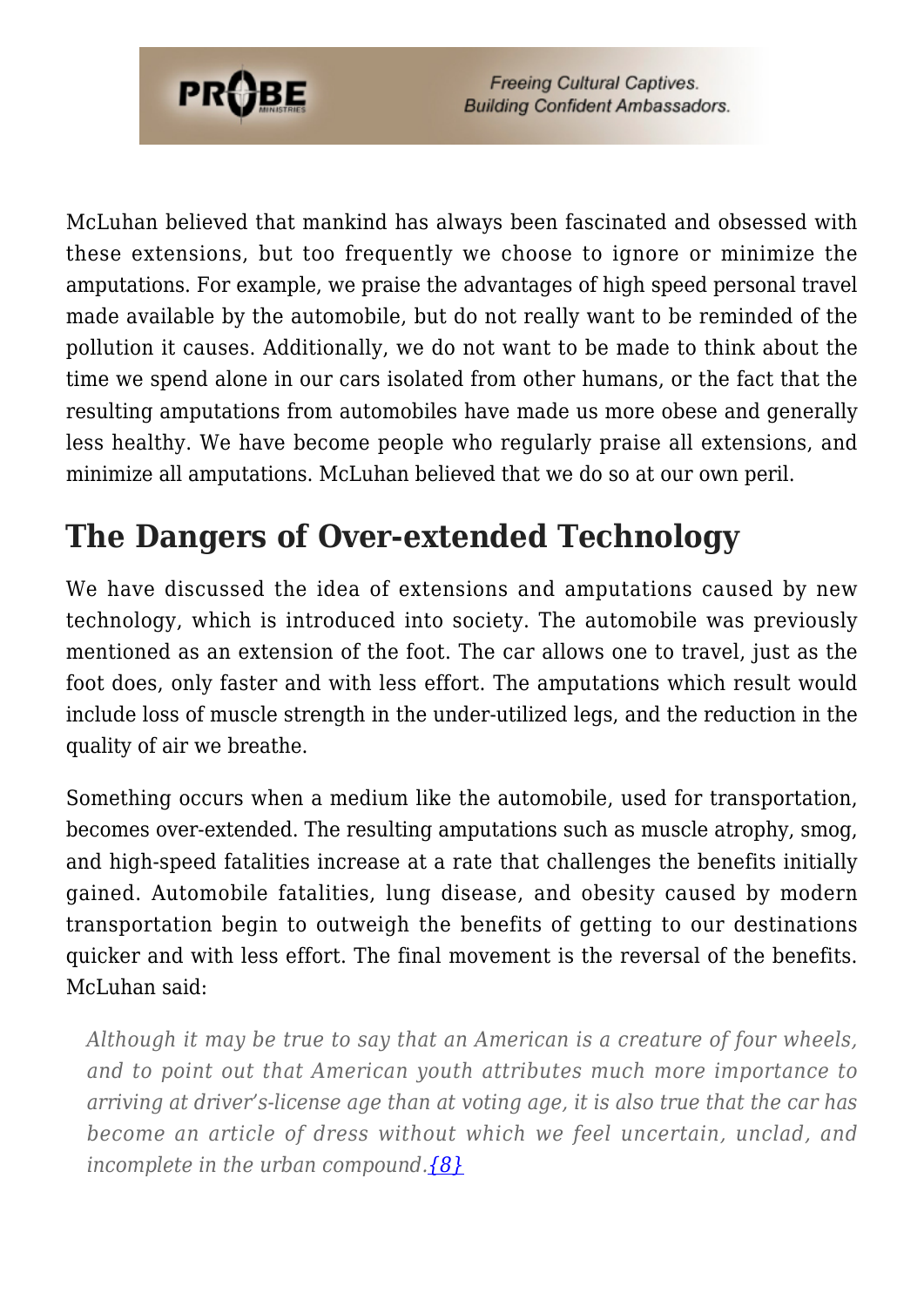

To this observation might be added the fact that we train children from a very young age to stand within a few feet of high-speed vehicles without being afraid. Less than two hundred years ago a screaming locomotive or a high speed automobile would have caused a person to flee in terror for their lives. We have slowly conditioned ourselves to not be afraid of something that is in fact extremely dangerous. Similarly, we know that speed limits of twenty miles an hour would almost certainly eliminate most car fatalities, but we also consider the advantages of getting to our destinations quicker to be worth the resulting death rate. Proof of this casual acceptance of the disadvantages of the car could be imagined if one were to consider the fate of a political candidate who ran on a platform of reducing the national speed limit to twenty miles per hour. We know the advantages, even before implementation, but we choose to accept the disadvantages because there is a privileging of all types of technological extension, even deadly and horrific forms.

We are now prepared to consider the specific types of extensions realized by the television, mobile phone, and computer. If we take McLuhan's lead then all of these must be simultaneously considered as extensions with both positive and negative amputations of previous technologies.

### **Four Questions Applied to Media**

We are concluding our considerations of Marshall McLuhan's pertinence with an examination of ideas found in his last work, *The Global Village,* published in 1989, twenty-five years after his monumental *Understanding Media: The Extensions of Man.* In his early works McLuhan focused on the rapid change in the five centuries since the development of the printing press and movable type, and the especially rapid developments of the twentieth-century. McLuhan died in 1980 and was beginning to see the first fruits of the television generations as well as the fulfillment of some of his predictions. He was deeply concerned about man's willful blindness to the downside of technology, yet McLuhan was not an irrational alarmist.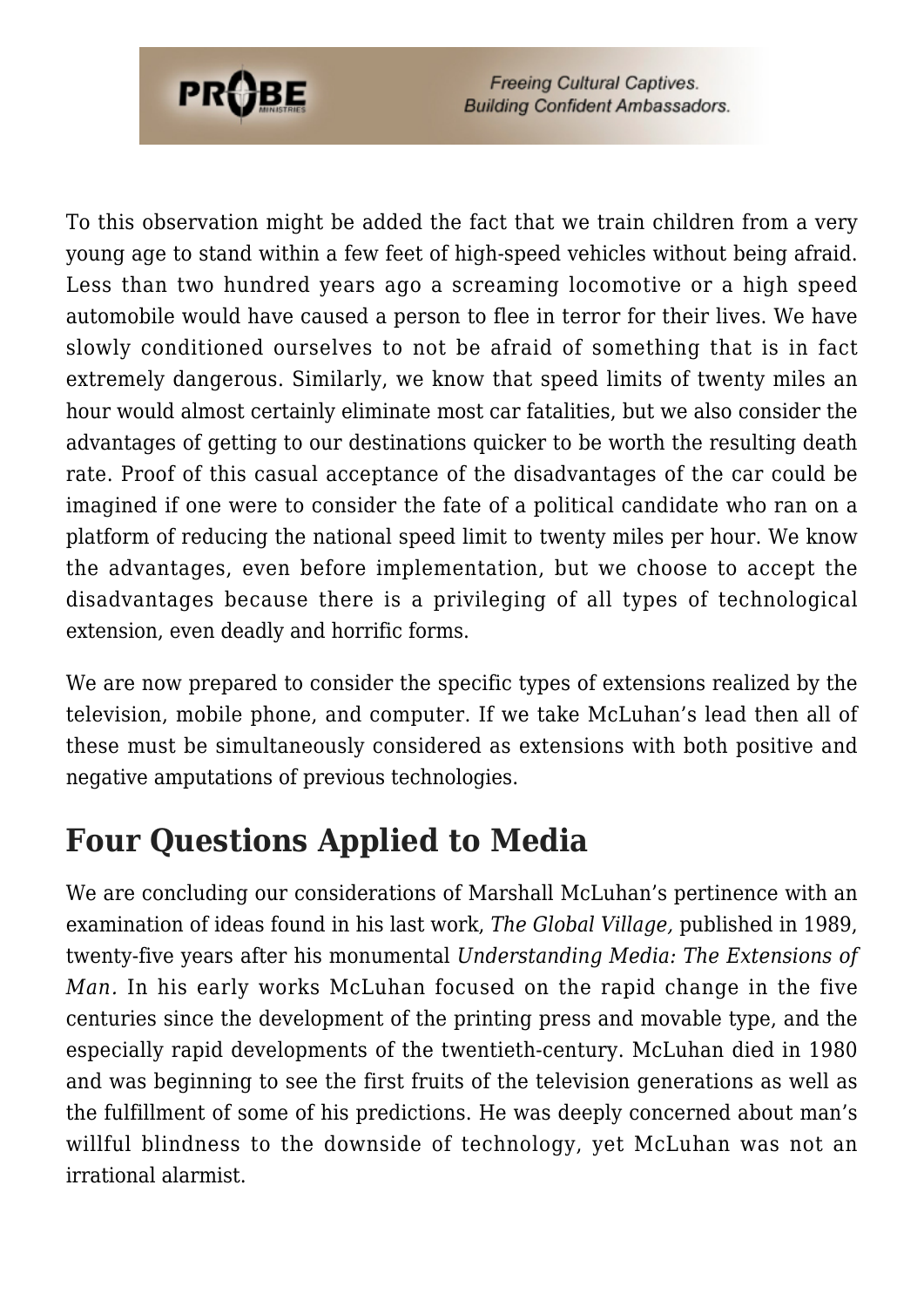

In his later years, and partially as a response to his critics, McLuhan developed a scientific basis for his thought around what he termed the *tetrad*. The *tetrad* allowed McLuhan to apply four laws, framed as questions, to a wide spectrum of mankind's endeavors, and thereby give us a new tool for looking at our culture.

The first of these questions or laws is "What does it (the medium or technology) extend?" In the case of a car it would be the foot, in the case a phone it would be the voice. The second question is "What does it make obsolete?" Again, one might answer that the car makes walking obsolete, and the phone makes smoke signals and carrier pigeons unnecessary. The third question asks, "What is retrieved?" The sense of adventure or quest is retrieved with the car, and the sense of community returns with the spread of telephone service. One might consider the rise of the cross-country vacation that accompanied the spread of automobile ownership. The fourth question asks, "What does the technology reverse into if it is over-extended?" An over-extended automobile culture longs for the pedestrian lifestyle, and the over-extension of phone culture engenders a need for solitude.

With the radio and television we have simultaneous access to events on the entire planet. However, television culture diminishes, or amputates, many of the close ties of family life based on oral communication. The simple act of turning on a television can reduce a room of people to silence. What is retrieved is the tribal or interrelated view of man. What it becomes or returns to is the global theater, where people are actors on a stage. One need only witness the event status of an airplane crash or weather disaster.

On McLuhan's gravestone are the words "The Truth Shall Make You Free." We do not have to like or even agree with everything that McLuhan said, but we should nevertheless remember that his life was dedicated to showing men the truth about the world they live in, and the hidden consequences of the technologies he develops.

#### <span id="page-6-0"></span>**Notes**